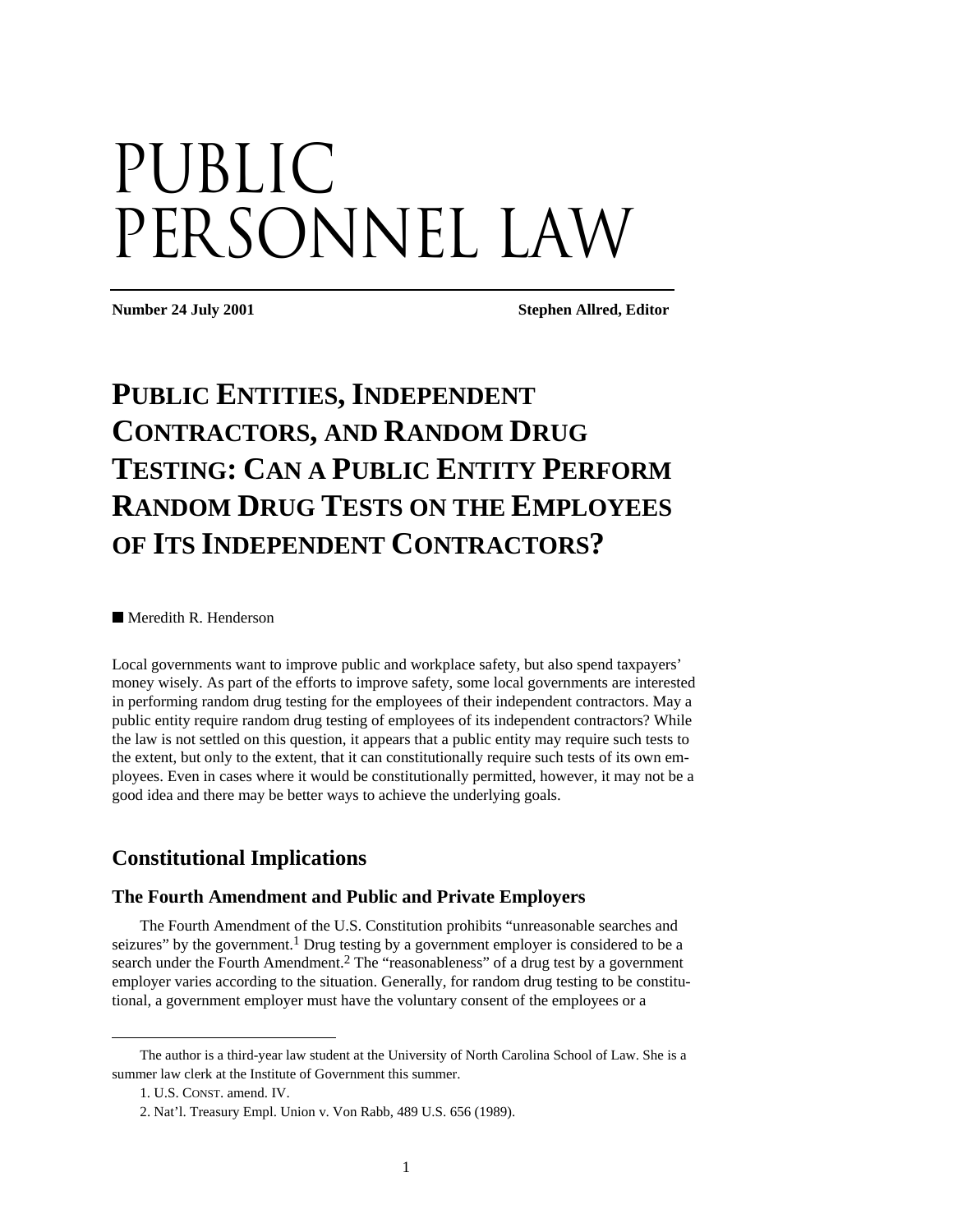"special need" that justifies the intrusion on employees' Fourth Amendment rights.<sup>3</sup> Neither a warrant, nor individualized suspicion of drug activity, are required to conduct a drug test where compelling government interests such as public safety outweigh individual privacy interests.4 For example, random drug testing programs associated with the government have generally been upheld where (a) there was undisputed evidence of drug use on the job in a certain industry, $5$  (b) employees worked directly in drug interdiction,  $6$  (c) employees carried firearms,  $7$  (d) employees handled classified documents, $8$  (e) employees worked in law enforcement,  $9$  or (f) employees performed "safety-sensitive" tasks such as driving<sup>10</sup> and airport maintenance.<sup>11</sup> It is important to note that, although many courts have upheld random drug testing for employees in "safety-sensitive" positions, a few have struck it down.12

Random drug testing independently mandated by private employers is not subject to Fourth Amendment scrutiny, which has been construed by the U.S. Supreme Court to apply only to government action or involvement.13 In general, therefore, a private employer, such as an independent contractor, may require that employees submit to random drug testing as a condition of employment.14

 3. *See* Skinner v. Railway Labor Executives Ass'n., 489 U.S. 602 (1989).

1

 9. Police Benevolent Ass'n Local 318 v. Township of Washington, 850 F.2d 133, 141 (3<sup>rd</sup> Cir. 1988).

10. Teamsters v. Transportation Dep't., 932 F.2d 1292  $(9<sup>th</sup> Cir. 1991)$  (motor vehicle operators).

11. Boesche v. Raleigh-Durham Airport Authority, 111 N.C. App. 149, 432 S.E.2d 137 (1993) (building maintenance requiring driving on apron of flight area).

12. *See*, *e*.*g*., Solid Waste Mechanics v. City of Albuquerque, 156 F.3d 1068 ( $10^{th}$  Cir. 1998) (drug testing of garbage truck mechanics not warranted by "special need").

13. U.S. v. Jacobsen, 466 U.S. 109, 113 (1984).

#### **Constitutional Rights and the Distinction between Employee and Independent Contractor**

As a matter of basic contract law, it would appear to make sense that if a private contractor can require its employees to submit to drug testing, then a contract condition requiring that a contractor impose such testing on its employees would not be problematic.15 However, in a case assessing federal government regulations that required drug testing in the private railroad industry, the Supreme Court emphasized that the Fourth Amendment applied not only to drug testing by the government, but also those acting at its direction or as its agent.<sup>16</sup> Furthermore, even if the government has not compelled the drug testing by a private employer, the Fourth Amendment may nonetheless be implicated depending on the level of governmental encouragement or participation.17 Where a governmental entity actively recommends, legally facilitates, or, in particular, conducts an allegedly "private" drug testing program, the program would most likely have to pass the same Fourth Amendment reasonability requirement as drug testing performed directly by the government.18 Although this case reviewed testing programs imposed by regulation rather than contract, it does lend credence to the idea that a government entity could require random drug testing through contract, only if the testing could also be imposed by it directly without violating the Fourth Amendment.

Cases involving infringement of other constitutional rights in a contract situation are also instructive. Where a governmental entity has terminated or refused to renew an at-will contract because of the speech or political affiliation of an independent contractor, the Supreme Court has held that the government violated the contractor's First Amendment right to free speech and association.<sup>19</sup> The Court held,

15. No state or federal cases have focused specifically on whether a public entity may constitutionally require through contract and/or actually perform random drug testing on the employees of its independent contractors.

16. *See Skinner*, 489 U.S. at 614-15 (where government regulations compelled drug testing by private employer, test was a search subject to Fourth Amendment scrutiny).

17. *See id*.

1

18. *See id*. at 615-16.

19. *See* Board of County Commissioners, Wabaunsee Co., Kansas v. Umbehr, 518 U.S. 668 (1996) (contract renewal refused where contractor publicly criticized board's action and policies); O'Hare Truck Service, Inc. v.

 <sup>4.</sup> *Id*. at 621-24.

 <sup>5.</sup> *Id*. at 620-24.

 <sup>6.</sup> *Von Rabb*, 489 U.S. at 670.

 <sup>7.</sup> *Id*.

 <sup>8.</sup> *Id*.

<sup>14.</sup> *See* Veazey v. Communications & Cable of Chicago, Inc., 194 F.3d 850, 862 (7th Cir. 1999).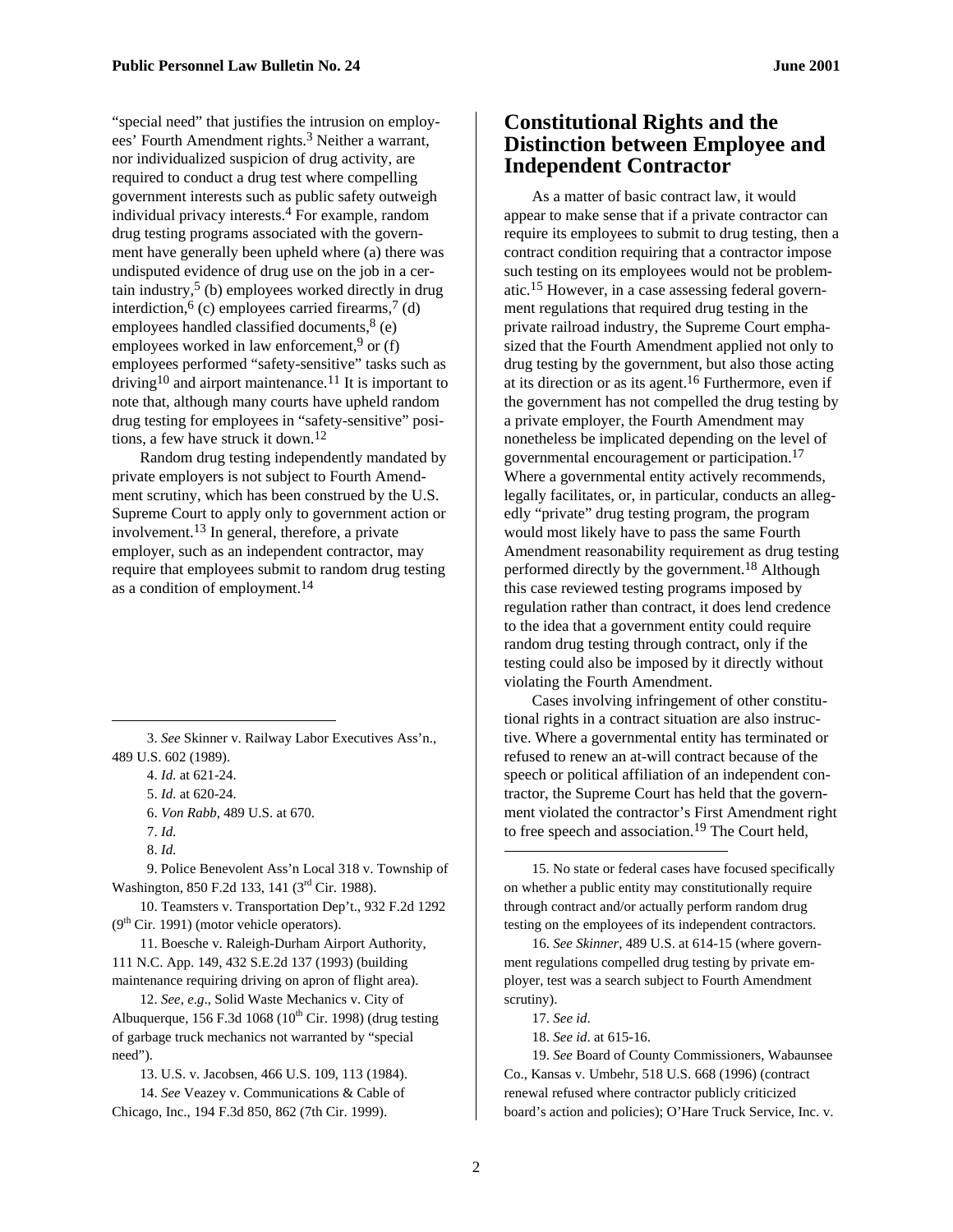based on precedent involving government employees, that unless the government's need for political fealty or a harmonious relationship with an independent contractor outweighed the contractor's interests in free expression or association, it could not condition the continuation of the contract relationship on relinquishing rights protected by the First Amendment.<sup>20</sup>

Especially pertinent to the question at hand, the Court emphasized that the common legal distinction between employees and independent contractors made for tort and agency purposes was not legally relevant in the context of their constitutional rights: to rule otherwise would allow the government to manipulate the exercise of constitutional rights based on how it labeled a government service provider.<sup>21</sup> The Supreme Court has reached similar conclusions with regard to statutes requiring a clause in all government contracts providing for cancellation and future disqualification of contractors who refuse to waive their Fifth Amendment privilege against selfincrimination.22 When applied to the question of conditioning contracts on random drug testing of a contractor's employees, this logic supports the idea that a government entity could contract for random testing of an independent contractor only where it could require random testing of its own similarly situated employees.

In sum, while a city or county government may be able to secure through contract the right to require or perform random drug testing on an independent contractor's employees if they perform "safetysensitive" tasks, it may not be able to do so for all of the contractor's employees. Even though private employers may randomly drug test any of their own employees, courts may look critically at random drug testing imposed on a contractor by a city or county government.

City of Northlake, 518 U.S. 712 (1996) (contractor taken off rotation list for refusing to make a political contribution to candidate in office).

20. *Umbehr*, 518 U.S. at 685; *O'Hare*, 518 U.S. at 716-19.

 $\overline{a}$ 

21. *Umbehr*, 518 U.S. at 678-680; *O'Hare*, 518 U.S. at 721-22.

22. *See* Lefkowitz v. Turley, 414 U.S. 70, 83 (1973).

#### **Potential Liability under North Carolina Law**

#### **Involvement with an Independent Contractor's Employees**

In North Carolina, an independent contractor is not legally differentiated from an employee by virtue of the label applied by the parties to the relationship. Rather, the actual relationship created by the agreement is determined as a matter of law based on "the extent to which the party for whom the work is being done has the right to control the manner and method in which the work is performed."23 Generally, eight factors are considered in the determination, no one being determinative: "whether the employed, (a) is engaged in an independent business, calling or occupation; (b) is to have the independent use of his special skill, knowledge, or training in the execution of the work; (c) is doing a specified piece of work at a fixed price or for a lump sum or upon a quantitative basis; (d) is not subject to discharge because he adopts one method of doing the work rather than another; (e) is not in the regular employ of the other contracting party; (f) is free to use such assistants as he may think proper; (g) has full control over such assistants; and (h) selects his own time."24

Imposing a condition of random drug testing by contract could implicate at least factors (f) and (g). First, if an employee tested positive for drugs, there is the question of who should receive the test results and decide how to deal with the employee. If a city contracted for the right to dismiss the contractor's employees for positive drug screens, the contractor might no longer be considered "free" to make its own personnel decisions. Next, the employees would be subject to random interruption of their work for drug testing, detracting from the "full control" of the contractor over its assistants. If the city or county intruded into other aspects of the contractor's work, in addition to those affected by the testing, a court might be likely to find that the contractor and/or its employees were, in fact, government employees.

Whether or not a government service provider is an independent contractor or an employee can greatly affect the governmental entity's legal responsibilities for and toward the provider. For example, employers in North Carolina are liable for worker's compensation for most work-related injuries to

1

<sup>23.</sup> Fulcher v. Willard's Cab Co., 132 N.C. App. 74, 79, 511 S.E.2d 9, 13 (1999).

<sup>24.</sup> Williams v. ARL, Inc., 133 N.C. App. 625, 630, 516 S.E.2d 187, 191 (1999).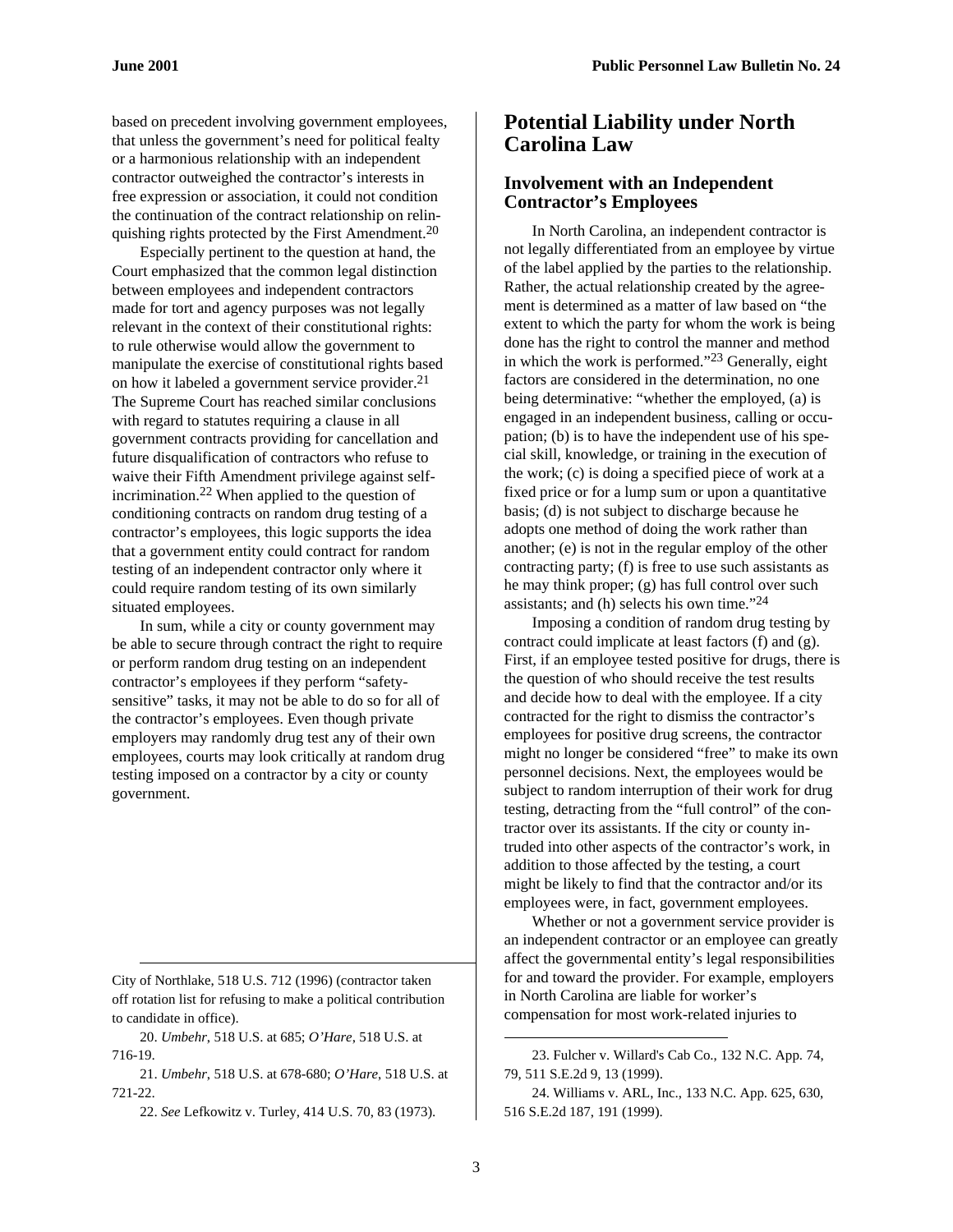employees.25 They can also be liable for torts committed by their employees while on the job.26 Furthermore, employers must pay unemployment taxes on their employees.27 For these and other reasons, a city or county government should only decide to contract to require random drug testing of a contractor's employees after careful consideration of exposure to possible employer-like responsibility for those employees.28

#### **Undertaking a Drug Testing Program**

By taking on the actual drug testing, a governmental entity could expose itself to liability for drugrelated accidents if the random testing program or related personnel action is carried out negligently. Furthermore, even if the drug testing program were conducted properly by the governmental entity, this connection with the employees of the contractor will make the entity a likely litigation target in the event of any drug-related accidents. In addition, any employer requiring or examiner conducting a drug test must also comply with the statutory procedures for administration of such tests<sup>29</sup> in order to avoid civil penalties<sup>30</sup> and/or potential liability for wrongful discharge.<sup>31</sup>

#### **Less Problematic Ways to Encourage Safe and Drug-Free Workplaces for Contractors**

If a public entity required random drug testing of independent contractors' employees through a regu-

25. *See* N.C. GEN. STAT. §§ 97-1 to 97-101.1. 26. Denning-Boyles v. WCES, Inc., 123 N.C. App. 409, 414, 473 S.E.2d 38, 41 (1996).

27. *See* 26 U.S.C.A. 3301.

 $\overline{a}$ 

28. There have been no cases in North Carolina indicating whether contract requirements for random drug testing alone or in addition to other conditions result in employer-like responsibility for a municipal contract partner.

29. N.C. GEN. STAT. § 95-232.

30. N.C. GEN. STAT. § 95-234.

31. *See* Garner v. Rentenbach Constructors, Inc., 350 N.C. 567, 515 S.E.2d 438 (1999) (suggesting employer could be liable for wrongful discharge if it knew or suspected drug testing laboratory did not qualify as an "approved laboratory").

lation, policy, or contract condition, but did not perform or control the actual testing or personnel actions based on the results, it would lessen the level of involvement and thus the chance for potential employer liability. However, the testing might be subject to constitutional review due to governmental endorsement, thus limiting the types of employees who could be tested.

If an independent contractor already has a random drug testing program, governmental endorsement of such testing may be unlikely to affect its validity or scope. Therefore, in choosing between contractors, a city or county entity could take into consideration whether candidates have a random drug testing program in place, or at the very least, a low rate of drug-related accidents.

A public entity could also indirectly encourage contractors to establish drug testing programs by requiring as part of the contract that they adopt a drug-free workplace policy modeled on the federal Drug-Free Workplace Act of 1988.32 In short, the Act requires that contractors prohibit drug activities in the workplace, establish a drug-free awareness program, and sanction employees for violation of the policy. Interestingly, however, the Act does not mention, much less mandate, any form of drug testing.33 This legislative omission may result from consideration of the constitutional and liability concerns discussed above. Requiring that a contractor have a drug-free workplace policy without mentioning testing would allow a public entity to promote workplace safety without affecting the potential range of the contractor's employees that would be subject to random testing.

Regardless of how a governmental entity chooses to promote drug-free workplace initiatives in its contract relationships, none of the options discussed here should be substituted for comprehensive insurance requirements and wise contract provisions regarding the assignment of liability between the parties.

1

<sup>32. 41</sup> U.S.C.A. 701 (applied only to federal contracts, but could be incorporated by reference into local government contracts).

<sup>33.</sup> *See* Parker v. Atlanta Gas Light Co., 818 F. Supp. 345 (1993) (holding that because the Act did not require drug testing, compliance could not confer state actor status for Fourth Amendment purposes).